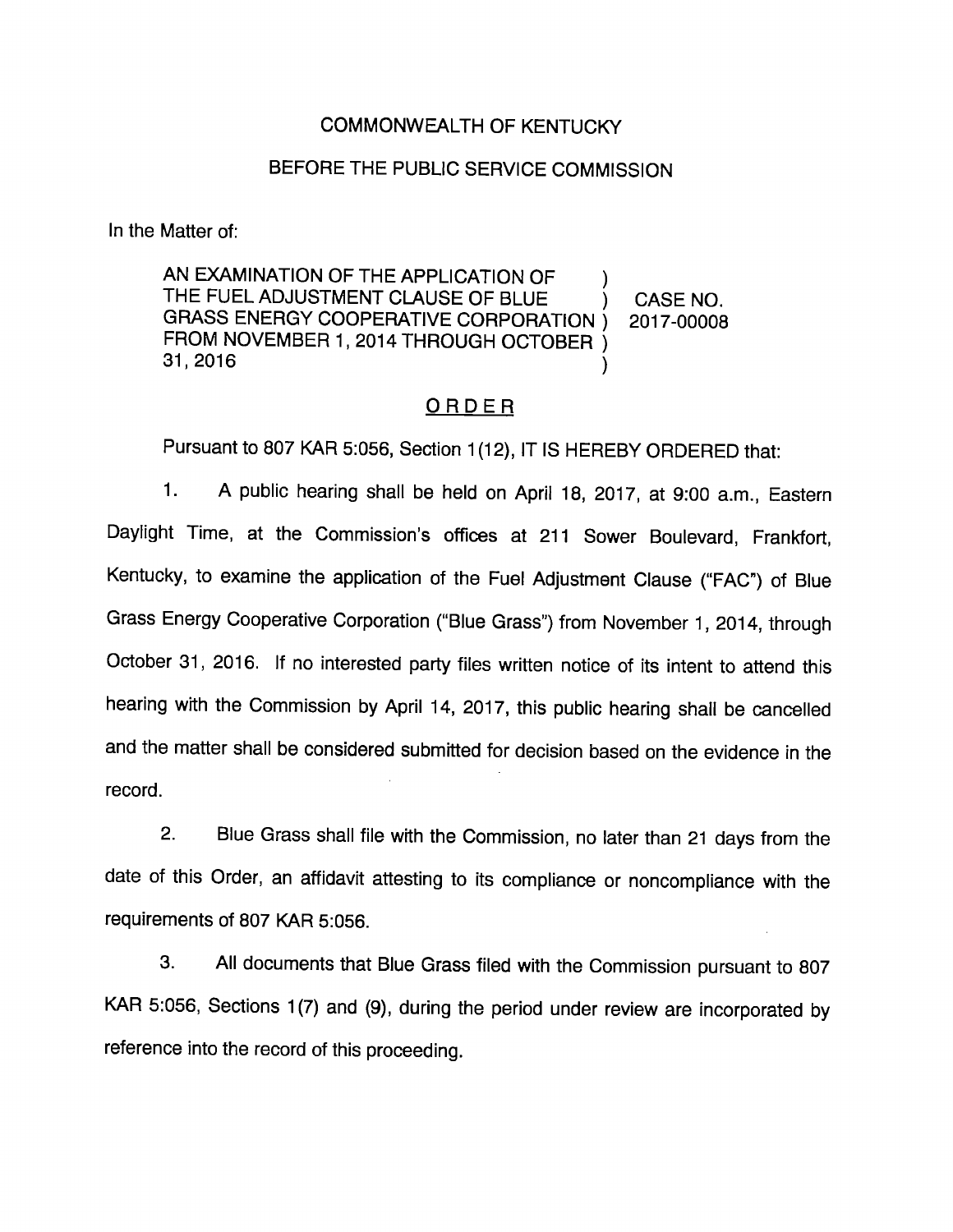4. Blue Grass shall publish the following notice no less than seven days or more than 21 days prior to the public hearing in a newspaper of general circulation in its service areas or in a trade publication or newsletter going to all customers. Blue Grass shall also file an Affidavit of Publication of Hearing Notice with the Commission no later than April 17, 2017.

> A public hearing will be held on April 18, 2017, at 9:00 a.m., Eastem Daylight Time, at the offices of the Kentucky Public Service Commission, 211 Sower Boulevard, Frankfort, Kentucky, to examine the application of the Fuel Adjustment Clause of Blue Grass Energy Cooperative Corporation for the period November 1, 2014, through October 31, 2016. Individuals Interested in attending this hearing shall notify the Public Service Commission in writing of their intent to attend no later than April 14, 2017. If no notices of intent to attend are received by that date, this hearing will be cancelled and the matter shall be considered submitted for decision based on the evidence in the record. Written notice of intent to attend this hearing should be sent to: Executive Director, Kentucky Public Service Commission, P.O. Box 615, Frankfort, Kentucky 40602.

5. The official record of the proceeding shall be by video only.

6. Any request for intervention must be filed by February 27, 2017.

7. Any motion to intervene filed after February 27, 2017, shall show a basis

for intervention and good cause for being untimely. If the untimely motion is granted,

the movant shall accept and abide by the existing procedural schedule.

8. a. Blue Grass shall file with the Commission, no later than 30 days from the date of this Order, its responses to all information requested in the Appendix to this Order. Responses to requests for information shall be appropriately bound, tabbed and indexed and shall include the name of the witness responsible for responding to the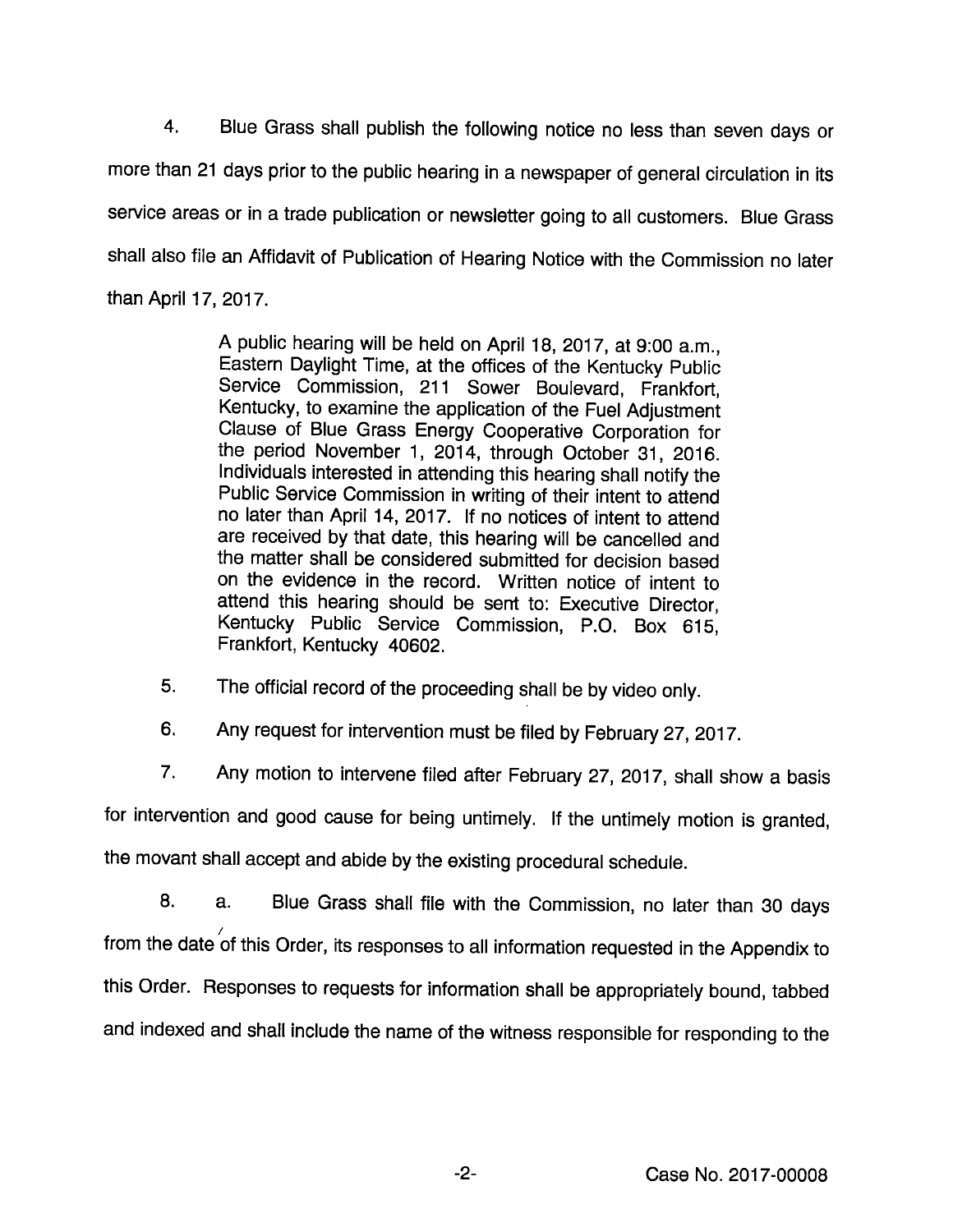questions related to the information provided, with copies to all parties of record and the original and six copies to the Commission.

b. Each response shall be answered under oath or, for representatives of a public or private corporation or a partnership or association or a governmental agency, be accompanied by a signed certification of the preparer or person supervising the preparation of the response on behatf of the entity that the response is true and accurate to the best of that person's knowledge, information, and belief formed after a reasonable inquiry.

c. A party shall make timely amendment to any prior response if it obtains information which indicates that the response was incorrect when made or, though correct when made, is now incorrect in any material respect.

d. For any request to which a party fails or refuses to furnish all or part of the requested information, that party shall provide a written explanation of the specific grounds for its failure to completely and precisely respond.

e. A party filing a paper containing personal information shall, in accordance with 807 KAR 5:001, Section 4(10), encrypt or redact the paper so that personal information cannot be read.

f. Careful attention should be given to copied material to ensure that it is legible.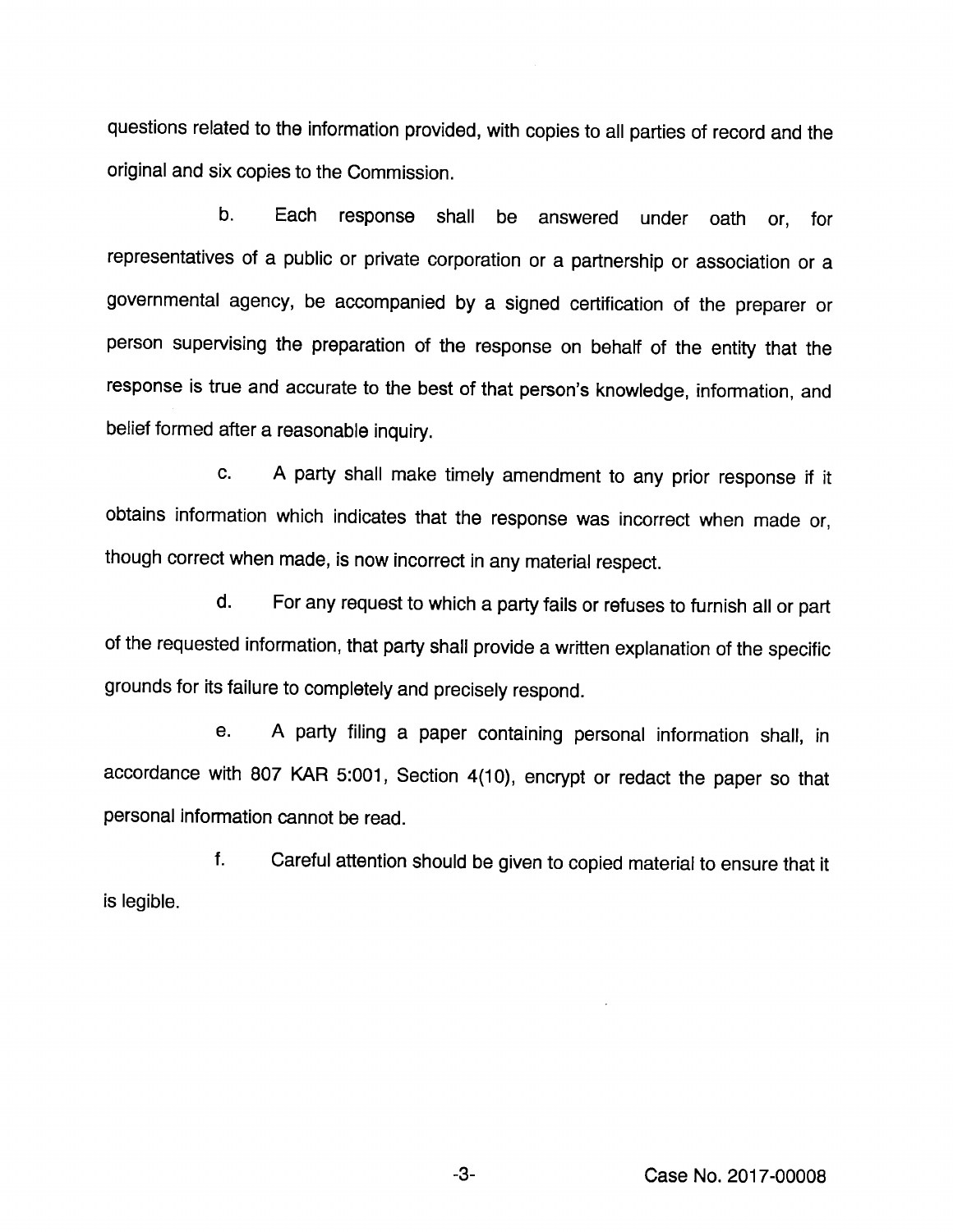# By the Commission



ATTEST:

Nathern **Executive Director** 

Case No. 2017-00008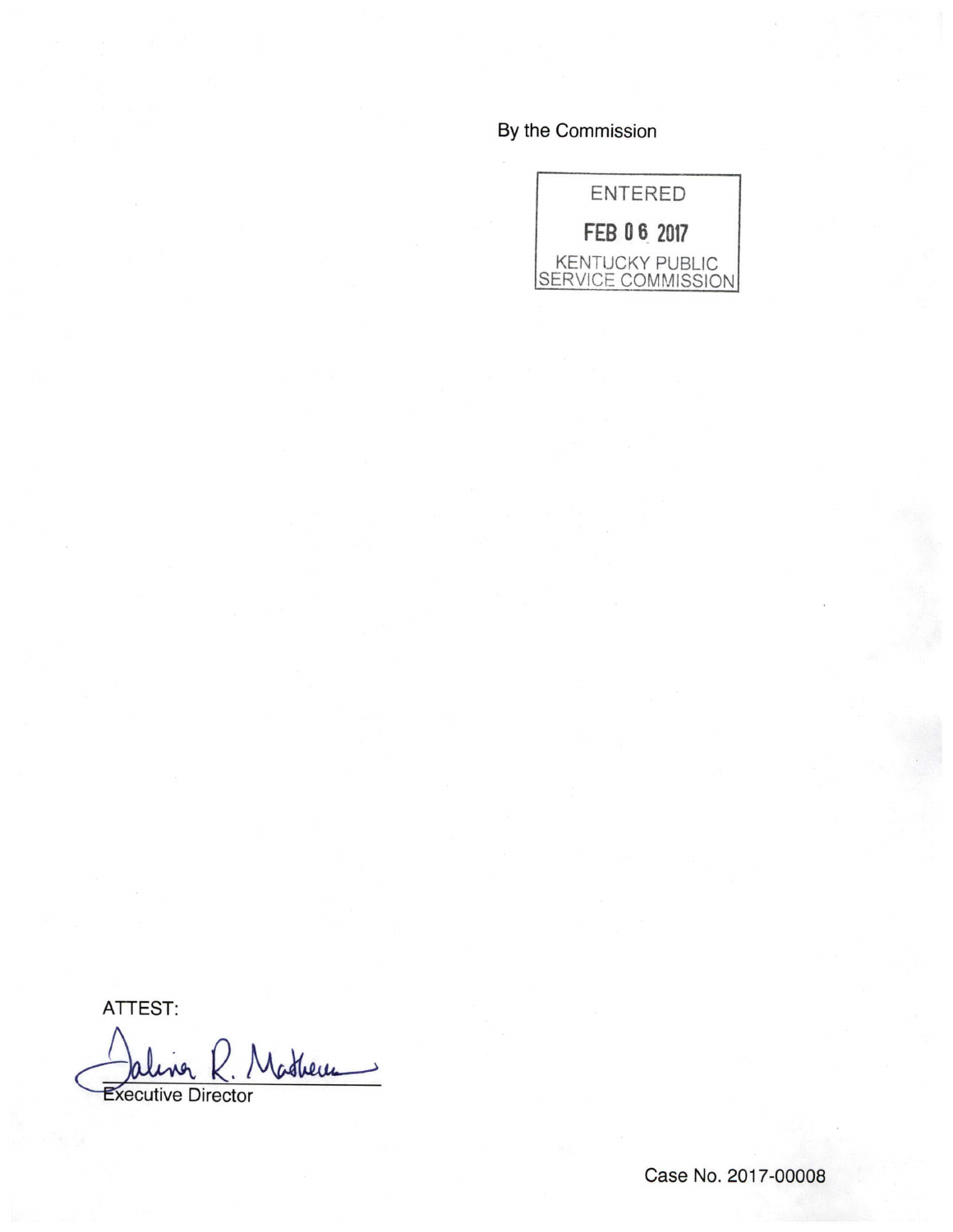#### APPENDIX

# APPENDIX TO AN ORDER OF THE KENTUCKY PUBLIC SERVICE COMMISSION IN CASE NO. 2017-00008 DATED FEB 0 6 2017

1. a. Provide a schedule of the calculation of the 12-month average line loss, by month, for November 1, 2014, through October 31, 2016.

b. Describe the measures that Blue Grass has taken to reduce line loss during this period.

2. Provide Blue Grass's monthly revenue reports and monthly billing summaries which show the total FAC billings and FAC revenue collected as reported in Blue Grass's monthly filings required by the Commission for the review period November 1, 2014, through October 31, 2016.

3. Provide a schedule showing the calculation of the increase or decrease in Blue Grass's base fuel costs per kilowatt hour as proposed by its wholesale electric supplier adjusted for Blue Grass's 12-month average line loss for November 1, 2014, through October 31, 2016.

4. Provide a schedule of the present and proposed rates that Blue Grass seeks to change, pursuant to 807 KAR 5:056, as calculated in Item 3 above, shown in comparative form.

5. Provide a copy of the current tariff showing, by cross-outs and inserts, all proposed changes in rates.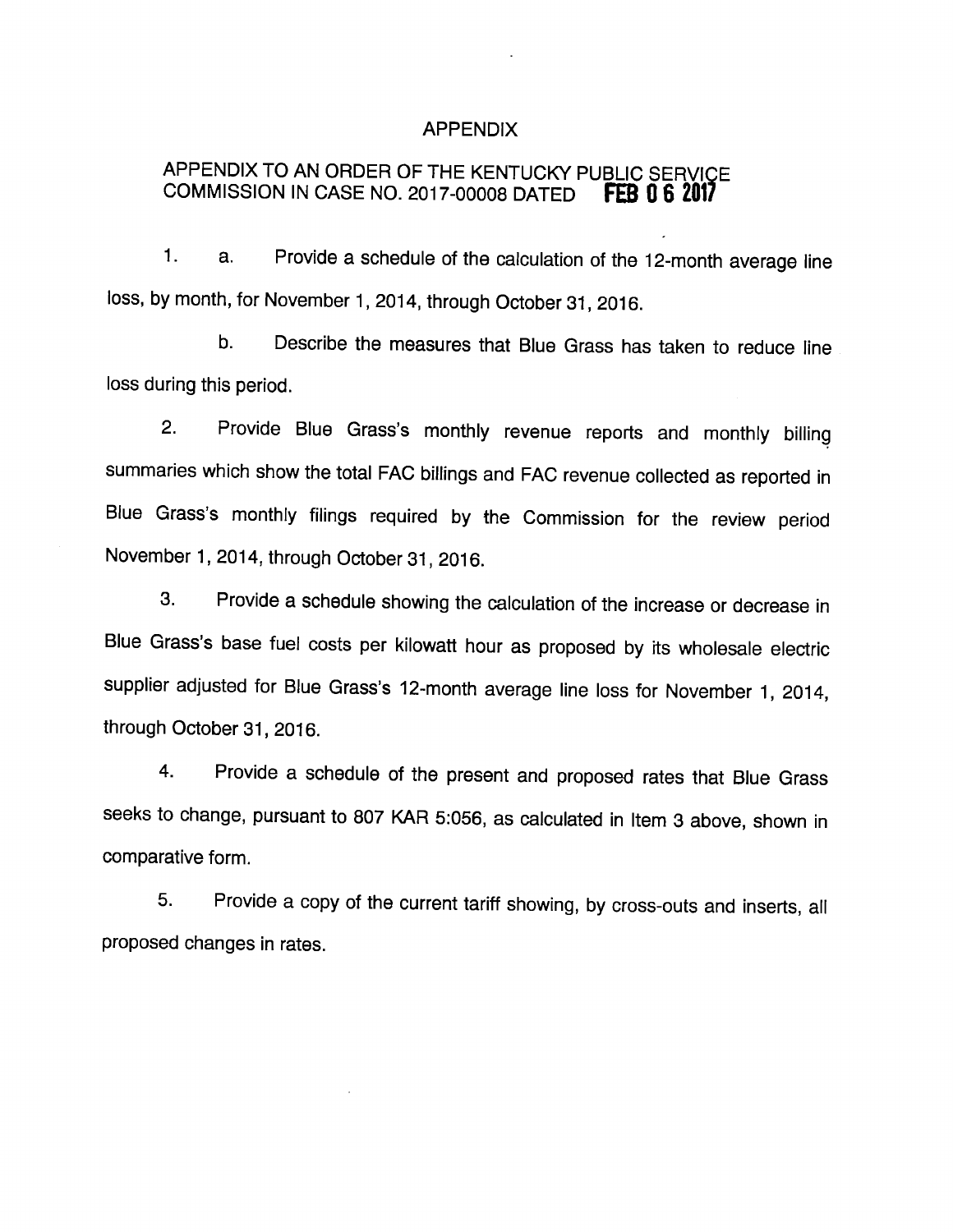6. Provide and explain the internal procedures in place to ensure the timely filing of:

a. FAC filings made pursuant to 807 KAR 5:056, Sections 1(7) and (9):

b. The affidavit certifying compliance or noncompliance with 807 KAR 5:056 as required by Commission Order in initiating FAC reviews; and,

c. The affidavit of publication of hearing notice as required by Commission Order in initiating FAC reviews.